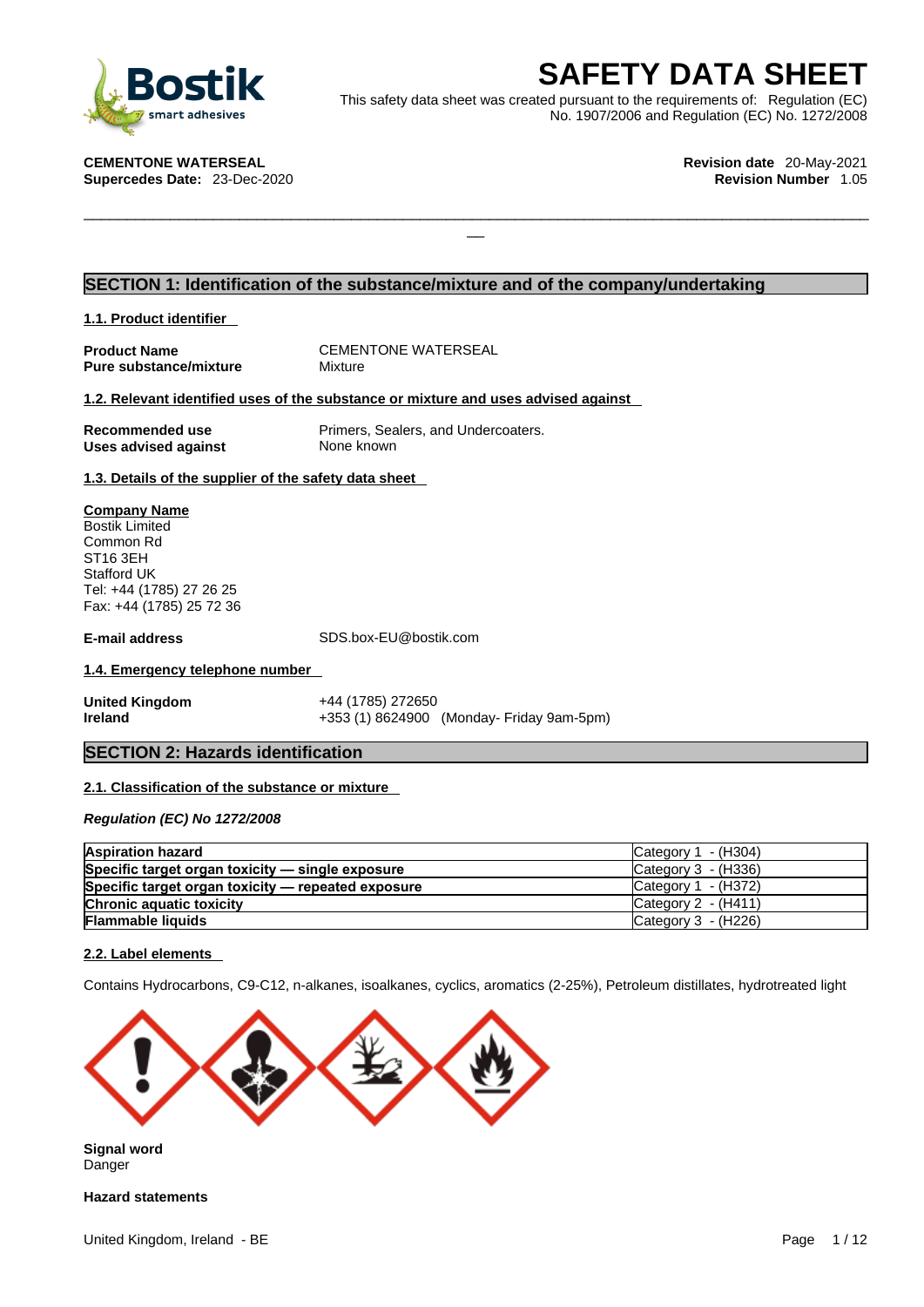\_\_\_\_\_\_\_\_\_\_\_\_\_\_\_\_\_\_\_\_\_\_\_\_\_\_\_\_\_\_\_\_\_\_\_\_\_\_\_\_\_\_\_\_\_\_\_\_\_\_\_\_\_\_\_\_\_\_\_\_\_\_\_\_\_\_\_\_\_\_\_\_\_\_\_\_\_\_\_\_\_\_\_\_\_\_\_\_\_\_\_

**Supercedes Date:** 23-Dec-2020 **Revision Number** 1.05

**CEMENTONE WATERSEAL Revision date** 20-May-2021<br> **Supercedes Date:** 23-Dec-2020<br> **CEMENTONE WATERSEAL Revision Number** 1.05<br> **CEMENTONE WATERSEAL**<br> **CEMENTONE WATERSEAL** 

H304 - May be fatal if swallowed and enters airways.

- H336 May cause drowsiness or dizziness.
- H372 Causes damage to organs through prolonged or repeated exposure.
- H411 Toxic to aquatic life with long lasting effects.

H226 - Flammable liquid and vapour.

#### **EU Specific Hazard Statements**

EUH066 - Repeated exposure may cause skin dryness or cracking

#### **Precautionary Statements - EU (§28, 1272/2008)**

- P101 If medical advice is needed, have product container or label at hand
- P102 Keep out of reach of children
- P210 Keep away from heat, hot surfaces, sparks, open flames and other ignition sources. No smoking
- P260 Do not breathe mist/vapours/spray
- P271 Use only outdoors or in a well-ventilated area
- P273 Avoid release to the environment
- P280 Wear protective gloves and eye/face protection
- P301 + P310 IF SWALLOWED: Immediately call a POISON CENTER or doctor
- P331 Do NOT induce vomiting
- P391 Collect spillage
- P403 + P233 Store in a well-ventilated place. Keep container tightly closed
- P501 Dispose of contents/ container to an approved waste disposal plant

#### **Additional information**

This product requires tactile warnings if supplied to the general public. This product requires child resistant fastenings if supplied to the general public.

#### **2.3. Other hazards**

No information available.

#### **PBT & vPvB**

This mixture contains no substance considered to be persistent, bioaccumulating or toxic (PBT). This mixture contains no substance considered to be very persistent nor very bioaccumulating (vPvB).

### **SECTION 3: Composition/information on ingredients**

#### **3.1 Substances**

Not applicable

#### **3.2 Mixtures**

| <b>Chemical name</b>                                                               | <b>EC No</b> | <b>CAS No</b> | Weight-%   | <b>Classification</b><br>according to<br><b>Regulation (EC)</b><br>No. 1272/2008<br>[CLP]                                               | <b>Specific</b><br>concentration limit<br>(SCL) | <b>REACH</b><br>registration<br>number |
|------------------------------------------------------------------------------------|--------------|---------------|------------|-----------------------------------------------------------------------------------------------------------------------------------------|-------------------------------------------------|----------------------------------------|
| Hydrocarbons, C9-C12,<br>n-alkanes, isoalkanes,<br>cyclics, aromatics<br>$(2-25%)$ | 919-446-0    | RR-91855-8    | $80 - 100$ | STOT SE 3<br>(H336)<br>STOT RE 1<br>(H372)<br>Asp. Tox. 1<br>(H304)<br>Aquatic Chronic<br>2(H411)<br>Flam. Lig. 3<br>(H226)<br>(EUH066) |                                                 | 01-2119458049-<br>33-XXXX              |
| Petroleum distillates,<br>hydrotreated light                                       | 265-149-8    | 64742-47-8    | $1 - 5$    | Asp. Tox. 1<br>(H304)<br>(EUH066)                                                                                                       |                                                 | 01-2119484819-<br>18-XXXX              |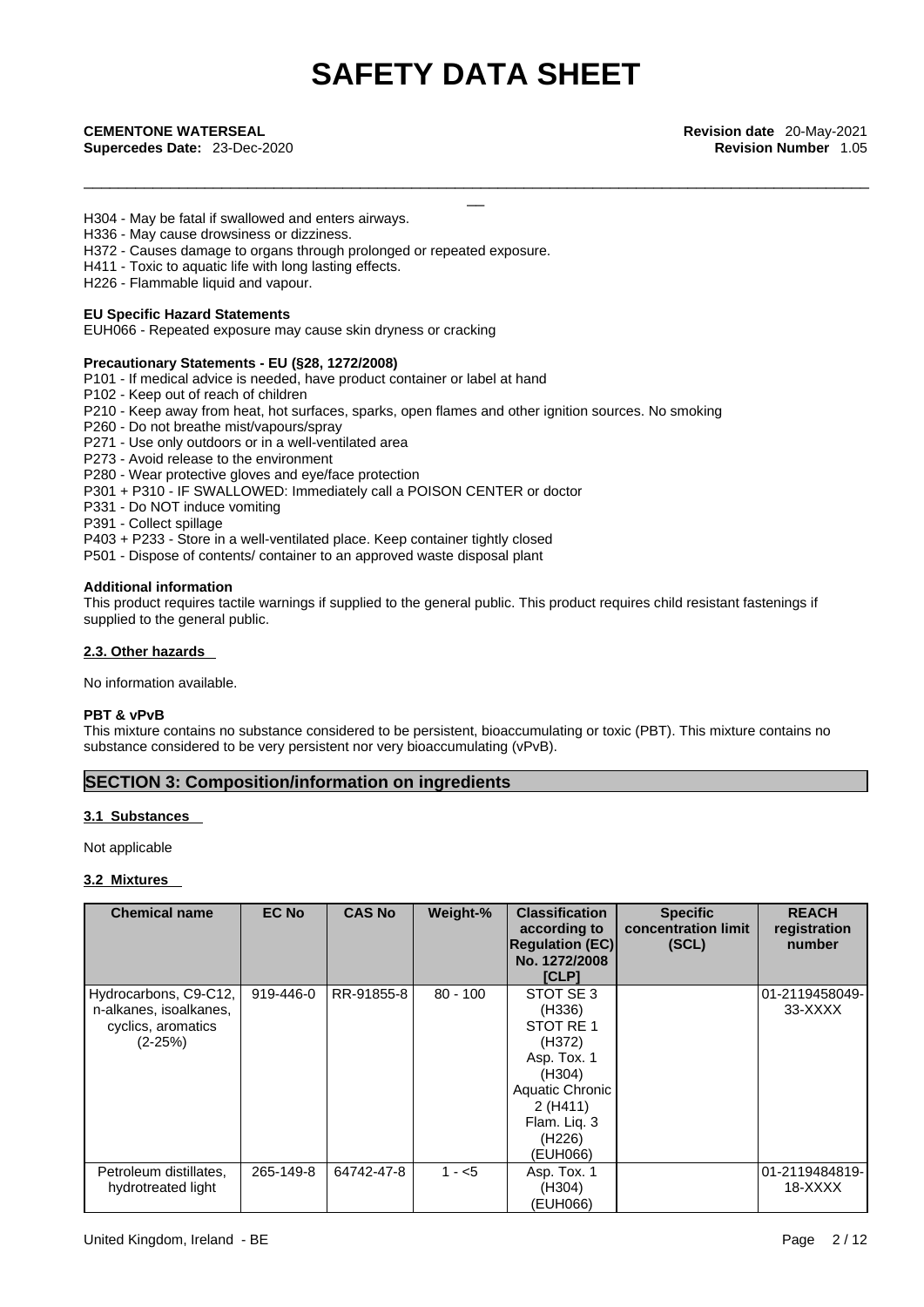\_\_\_\_\_\_\_\_\_\_\_\_\_\_\_\_\_\_\_\_\_\_\_\_\_\_\_\_\_\_\_\_\_\_\_\_\_\_\_\_\_\_\_\_\_\_\_\_\_\_\_\_\_\_\_\_\_\_\_\_\_\_\_\_\_\_\_\_\_\_\_\_\_\_\_\_\_\_\_\_\_\_\_\_\_\_\_\_\_\_\_

#### **Full text of H- and EUH-phrases: see section 16**

Note:  $\wedge$  indicates not classified, however, the substance is listed in section 3 as it has an OEL

This product does not contain candidate substances of very high concern at a concentration >=0.1% (Regulation (EC) No. 1907/2006 (REACH), Article 59)

### **SECTION 4: First aid measures**

#### **4.1. Description of first aid measures**

| <b>Inhalation</b><br>Remove to fresh air. Aspiration into lungs can produce severe lung damage. If breathing<br>has stopped, give artificial respiration. Get medical attention immediately. Avoid direct<br>contact with skin. Use barrier to give mouth-to-mouth resuscitation. If breathing is<br>difficult, (trained personnel should) give oxygen. Get immediate medical advice/attention.<br>Delayed pulmonary edema may occur.<br>Rinse immediately with plenty of water, also under the eyelids, for at least 15 minutes.<br>Eye contact<br>Keep eye wide open while rinsing. Do not rub affected area.<br>Wash off immediately with soap and plenty of water while removing all contaminated<br><b>Skin contact</b><br>clothes and shoes.<br>Ingestion<br>Do NOT induce vomiting. Rinse mouth. Never give anything by mouth to an unconscious<br>person. ASPIRATION HAZARD IF SWALLOWED - CAN ENTER LUNGS AND CAUSE<br>DAMAGE. If vomiting occurs spontaneously, keep head below hips to prevent aspiration.<br>Get immediate medical advice/attention.<br>Self-protection of the first aider<br>Remove all sources of ignition. Ensure that medical personnel are aware of the<br>material(s) involved, take precautions to protect themselves and prevent spread of<br>contamination. Use personal protective equipment as required. See section 8 for more<br>information. Avoid direct contact with skin. Use barrier to give mouth-to-mouth<br>resuscitation.<br>4.2. Most important symptoms and effects, both acute and delayed |
|-------------------------------------------------------------------------------------------------------------------------------------------------------------------------------------------------------------------------------------------------------------------------------------------------------------------------------------------------------------------------------------------------------------------------------------------------------------------------------------------------------------------------------------------------------------------------------------------------------------------------------------------------------------------------------------------------------------------------------------------------------------------------------------------------------------------------------------------------------------------------------------------------------------------------------------------------------------------------------------------------------------------------------------------------------------------------------------------------------------------------------------------------------------------------------------------------------------------------------------------------------------------------------------------------------------------------------------------------------------------------------------------------------------------------------------------------------------------------------------------------------------------------------------------------|
|                                                                                                                                                                                                                                                                                                                                                                                                                                                                                                                                                                                                                                                                                                                                                                                                                                                                                                                                                                                                                                                                                                                                                                                                                                                                                                                                                                                                                                                                                                                                                 |
|                                                                                                                                                                                                                                                                                                                                                                                                                                                                                                                                                                                                                                                                                                                                                                                                                                                                                                                                                                                                                                                                                                                                                                                                                                                                                                                                                                                                                                                                                                                                                 |
|                                                                                                                                                                                                                                                                                                                                                                                                                                                                                                                                                                                                                                                                                                                                                                                                                                                                                                                                                                                                                                                                                                                                                                                                                                                                                                                                                                                                                                                                                                                                                 |
|                                                                                                                                                                                                                                                                                                                                                                                                                                                                                                                                                                                                                                                                                                                                                                                                                                                                                                                                                                                                                                                                                                                                                                                                                                                                                                                                                                                                                                                                                                                                                 |
|                                                                                                                                                                                                                                                                                                                                                                                                                                                                                                                                                                                                                                                                                                                                                                                                                                                                                                                                                                                                                                                                                                                                                                                                                                                                                                                                                                                                                                                                                                                                                 |
|                                                                                                                                                                                                                                                                                                                                                                                                                                                                                                                                                                                                                                                                                                                                                                                                                                                                                                                                                                                                                                                                                                                                                                                                                                                                                                                                                                                                                                                                                                                                                 |
| Difficulty in breathing. Coughing and/ or wheezing. Dizziness. Inhalation of high vapour<br><b>Symptoms</b><br>concentrations may cause symptoms like headache, dizziness, tiredness, nausea and<br>vomiting.                                                                                                                                                                                                                                                                                                                                                                                                                                                                                                                                                                                                                                                                                                                                                                                                                                                                                                                                                                                                                                                                                                                                                                                                                                                                                                                                   |
| 4.3. Indication of any immediate medical attention and special treatment needed                                                                                                                                                                                                                                                                                                                                                                                                                                                                                                                                                                                                                                                                                                                                                                                                                                                                                                                                                                                                                                                                                                                                                                                                                                                                                                                                                                                                                                                                 |
| Note to doctors<br>Because of the danger of aspiration, emesis or gastric lavage should not be used unless<br>the risk is justified by the presence of additional toxic substances.                                                                                                                                                                                                                                                                                                                                                                                                                                                                                                                                                                                                                                                                                                                                                                                                                                                                                                                                                                                                                                                                                                                                                                                                                                                                                                                                                             |
| <b>SECTION 5: Firefighting measures</b>                                                                                                                                                                                                                                                                                                                                                                                                                                                                                                                                                                                                                                                                                                                                                                                                                                                                                                                                                                                                                                                                                                                                                                                                                                                                                                                                                                                                                                                                                                         |
| 5.1. Extinguishing media                                                                                                                                                                                                                                                                                                                                                                                                                                                                                                                                                                                                                                                                                                                                                                                                                                                                                                                                                                                                                                                                                                                                                                                                                                                                                                                                                                                                                                                                                                                        |

**Suitable Extinguishing Media** Dry chemical. Carbon dioxide (CO2). Water spray. Alcohol resistant foam.

**Unsuitable extinguishing media** No information available.

**5.2. Special hazards arising from the substance or mixture**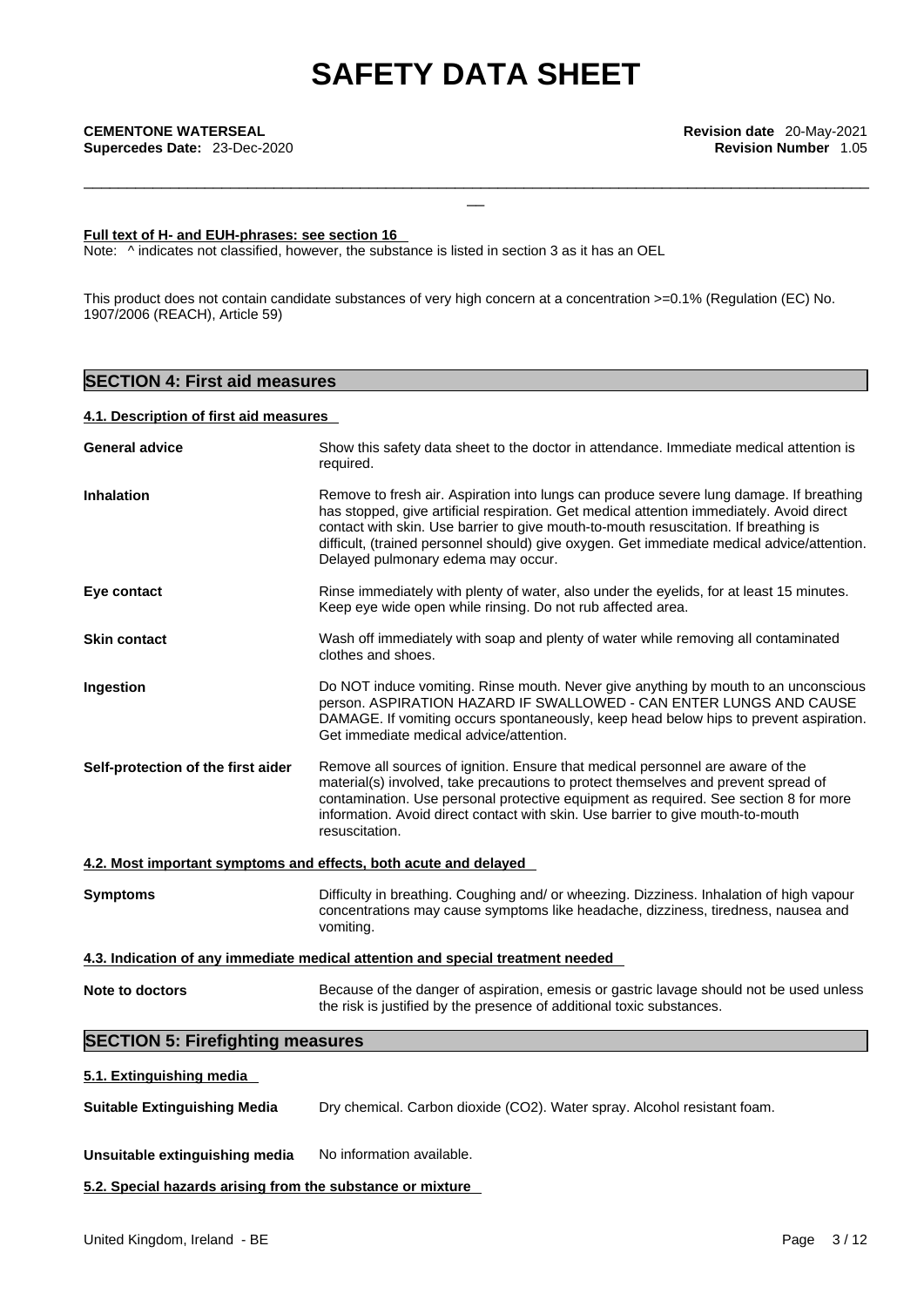| <b>CEMENTONE WATERSEAL</b><br>Supercedes Date: 23-Dec-2020        | Revision date 20-May-2021<br><b>Revision Number 1.05</b>                                                                                                                                                                                                                                                                                                                                                                                                                                                                                                 |
|-------------------------------------------------------------------|----------------------------------------------------------------------------------------------------------------------------------------------------------------------------------------------------------------------------------------------------------------------------------------------------------------------------------------------------------------------------------------------------------------------------------------------------------------------------------------------------------------------------------------------------------|
| Specific hazards arising from the<br>chemical                     | Risk of ignition. Keep product and empty container away from heat and sources of<br>ignition. In the event of fire, cool tanks with water spray. Fire residues and contaminated<br>fire extinguishing water must be disposed of in accordance with local regulations.                                                                                                                                                                                                                                                                                    |
| 5.3. Advice for firefighters                                      |                                                                                                                                                                                                                                                                                                                                                                                                                                                                                                                                                          |
| Special protective equipment and<br>precautions for fire-fighters | Firefighters should wear self-contained breathing apparatus and full firefighting turnout<br>gear. Use personal protection equipment.                                                                                                                                                                                                                                                                                                                                                                                                                    |
| <b>SECTION 6: Accidental release measures</b>                     |                                                                                                                                                                                                                                                                                                                                                                                                                                                                                                                                                          |
|                                                                   | 6.1. Personal precautions, protective equipment and emergency procedures                                                                                                                                                                                                                                                                                                                                                                                                                                                                                 |
| <b>Personal precautions</b>                                       | Evacuate personnel to safe areas. Use personal protective equipment as required. See<br>section 8 for more information. Avoid contact with skin, eyes or clothing. Ensure<br>adequate ventilation. Keep people away from and upwind of spill/leak. ELIMINATE all<br>ignition sources (no smoking, flares, sparks or flames in immediate area). Pay attention<br>to flashback. Take precautionary measures against static discharges. All equipment<br>used when handling the product must be grounded. Do not touch or walk through spilled<br>material. |
| <b>Other information</b>                                          | Ventilate the area. Refer to protective measures listed in Sections 7 and 8.                                                                                                                                                                                                                                                                                                                                                                                                                                                                             |
| For emergency responders                                          | Use personal protection recommended in Section 8.                                                                                                                                                                                                                                                                                                                                                                                                                                                                                                        |
| 6.2. Environmental precautions                                    |                                                                                                                                                                                                                                                                                                                                                                                                                                                                                                                                                          |
| <b>Environmental precautions</b>                                  | Refer to protective measures listed in Sections 7 and 8. Prevent further leakage or<br>spillage if safe to do so. Prevent product from entering drains.                                                                                                                                                                                                                                                                                                                                                                                                  |
| 6.3. Methods and material for containment and cleaning up         |                                                                                                                                                                                                                                                                                                                                                                                                                                                                                                                                                          |
| <b>Methods for containment</b>                                    | Stop leak if you can do it without risk. Do not touch or walk through spilled material. A<br>vapour suppressing foam may be used to reduce vapours. Dyke far ahead of spill to<br>collect run-off water. Keep out of drains, sewers, ditches and waterways. Absorb with<br>earth, sand or other non-combustible material and transfer to containers for later<br>disposal.                                                                                                                                                                               |
| Methods for cleaning up                                           | Take precautionary measures against static discharges. Dam up. Soak up with inert<br>absorbent material. Pick up and transfer to properly labelled containers.                                                                                                                                                                                                                                                                                                                                                                                           |
| Prevention of secondary hazards                                   | Clean contaminated objects and areas thoroughly observing environmental regulations.                                                                                                                                                                                                                                                                                                                                                                                                                                                                     |
| 6.4. Reference to other sections                                  |                                                                                                                                                                                                                                                                                                                                                                                                                                                                                                                                                          |
| <b>Reference to other sections</b>                                | See section 8 for more information. See section 13 for more information.                                                                                                                                                                                                                                                                                                                                                                                                                                                                                 |

## **7.1. Precautions for safe handling**

| Advice on safe handling               | Use personal protection equipment. Avoid contact with skin and eyes. Avoid breathing<br>vapours or mists. Keep away from heat, hot surfaces, sparks, open flames and other<br>ignition sources. No smoking. Use grounding and bonding connection when transferring<br>this material to prevent static discharge, fire or explosion. Use with local exhaust<br>ventilation. Use spark-proof tools and explosion-proof equipment. Keep in an area<br>equipped with sprinklers. Use according to package label instructions. Handle in<br>accordance with good industrial hygiene and safety practice. In case of insufficient<br>ventilation, wear suitable respiratory equipment. |
|---------------------------------------|----------------------------------------------------------------------------------------------------------------------------------------------------------------------------------------------------------------------------------------------------------------------------------------------------------------------------------------------------------------------------------------------------------------------------------------------------------------------------------------------------------------------------------------------------------------------------------------------------------------------------------------------------------------------------------|
| <b>General hygiene considerations</b> | Do not eat, drink or smoke when using this product. Contaminated work clothing should<br>not be allowed out of the workplace. Regular cleaning of equipment, work area and                                                                                                                                                                                                                                                                                                                                                                                                                                                                                                       |
|                                       |                                                                                                                                                                                                                                                                                                                                                                                                                                                                                                                                                                                                                                                                                  |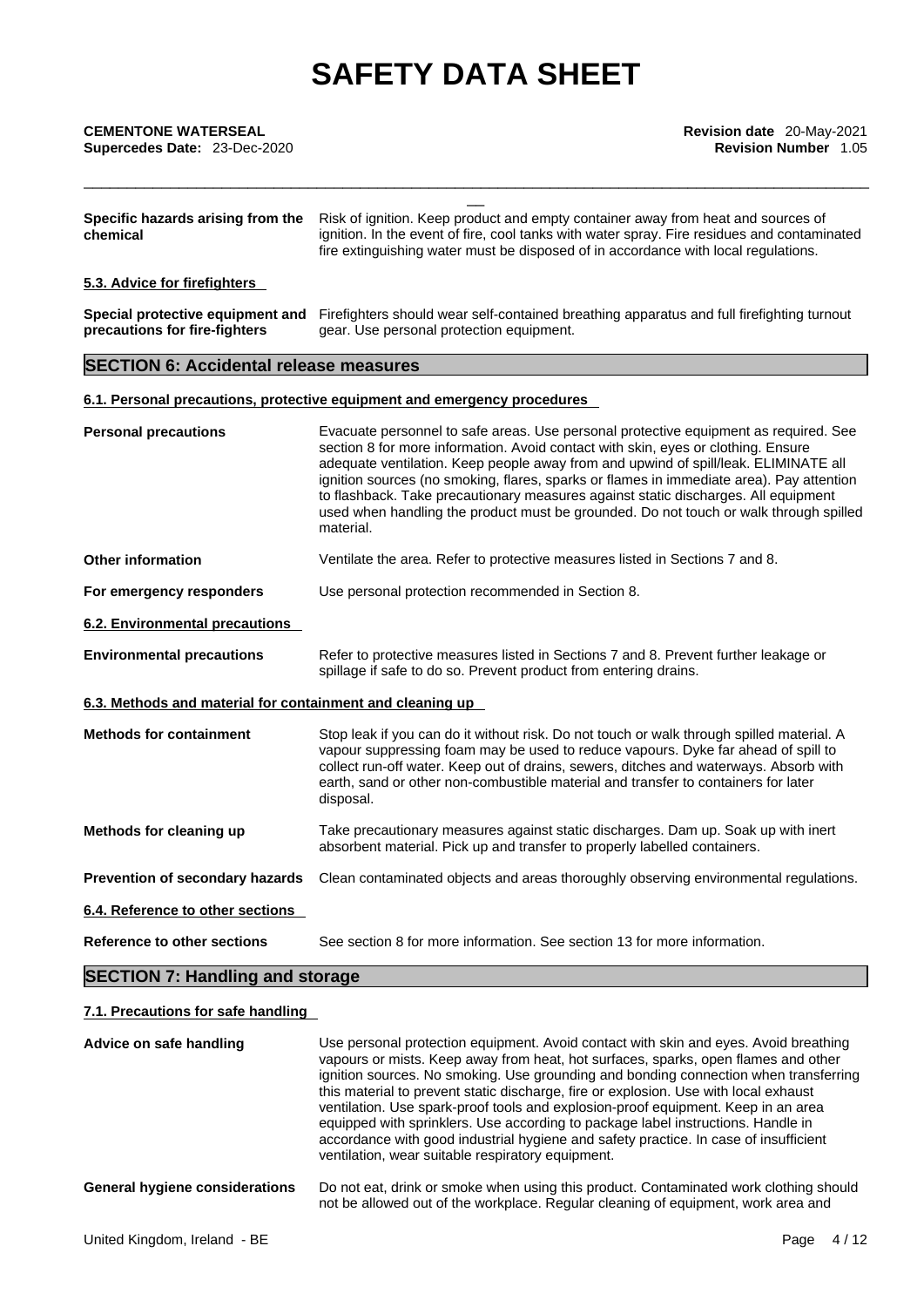**Supercedes Date:** 23-Dec-2020 **Revision Number** 1.05

clothing is recommended. Wash hands before breaks and immediately after handling the product.

\_\_\_\_\_\_\_\_\_\_\_\_\_\_\_\_\_\_\_\_\_\_\_\_\_\_\_\_\_\_\_\_\_\_\_\_\_\_\_\_\_\_\_\_\_\_\_\_\_\_\_\_\_\_\_\_\_\_\_\_\_\_\_\_\_\_\_\_\_\_\_\_\_\_\_\_\_\_\_\_\_\_\_\_\_\_\_\_\_\_\_

#### **7.2. Conditions for safe storage, including any incompatibilities**

**Storage Conditions** Keep containers tightly closed in a dry, cool and well-ventilated place. Keep away from heat, sparks, flame and other sources of ignition (i.e., pilot lights, electric motors and static electricity). Keep in properly labelled containers. Do not store near combustible materials. Keep in an area equipped with sprinklers. Store in accordance with the particular national regulations. Store in accordance with local regulations. Store locked up. Keep out of the reach of children. Store away from other materials.

#### **7.3. Specific end use(s)**

### **Specific use(s)**

Primers, Sealers, and Undercoaters.

#### **Identified uses Risk Management Methods (RMM)** The information required is contained in this Safety Data Sheet.

**Other information** Observe technical data sheet.

## **SECTION 8: Exposure controls/personal protection**

#### **8.1. Control parameters**

#### **Exposure Limits**

| <b>Chemical name</b>             | <b>European Union</b> | Ireland | <b>United Kingdom</b>     |
|----------------------------------|-----------------------|---------|---------------------------|
| Hydrocarbons, C9-C12, n-alkanes, |                       |         | TWA: $350 \text{ mg/m}^3$ |
| isoalkanes, cyclics, aromatics   |                       |         |                           |
| (2-25%)                          |                       |         |                           |
| RR-91855-8                       |                       |         |                           |

#### **Derived No Effect Level (DNEL)** No information available

| <b>Derived No Effect Level (DNEL)</b><br>Hydrocarbons, C9-C12, n-alkanes, isoalkanes, cyclics, aromatics (2-25%) (RR-91855-8) |               |                      |  |  |
|-------------------------------------------------------------------------------------------------------------------------------|---------------|----------------------|--|--|
|                                                                                                                               |               |                      |  |  |
| worker<br>Long term<br>Systemic health effects                                                                                | Inhalation    | $330 \text{ mg/m}^3$ |  |  |
| worker<br>Long term<br>Systemic health effects                                                                                | <b>Dermal</b> | 44 mg/kg bw/d        |  |  |

### **Petroleum distillates, hydrotreated light (64742-47-8)**

| <b>Derived No Effect Level (DNEL)</b><br>Hydrocarbons, C9-C12, n-alkanes, isoalkanes, cyclics, aromatics (2-25%) (RR-91855-8) |                |                     |  |  |  |
|-------------------------------------------------------------------------------------------------------------------------------|----------------|---------------------|--|--|--|
|                                                                                                                               |                |                     |  |  |  |
| Consumer<br>Long term<br>Systemic health effects                                                                              | IInhalation    | $71 \text{ mg/m}^3$ |  |  |  |
| Consumer<br>Long term<br>Systemic health effects                                                                              | <b>IDermal</b> | 26 mg/kg bw/d       |  |  |  |
| <b>Consumer</b>                                                                                                               | Oral           | 26 mg/kg bw/d       |  |  |  |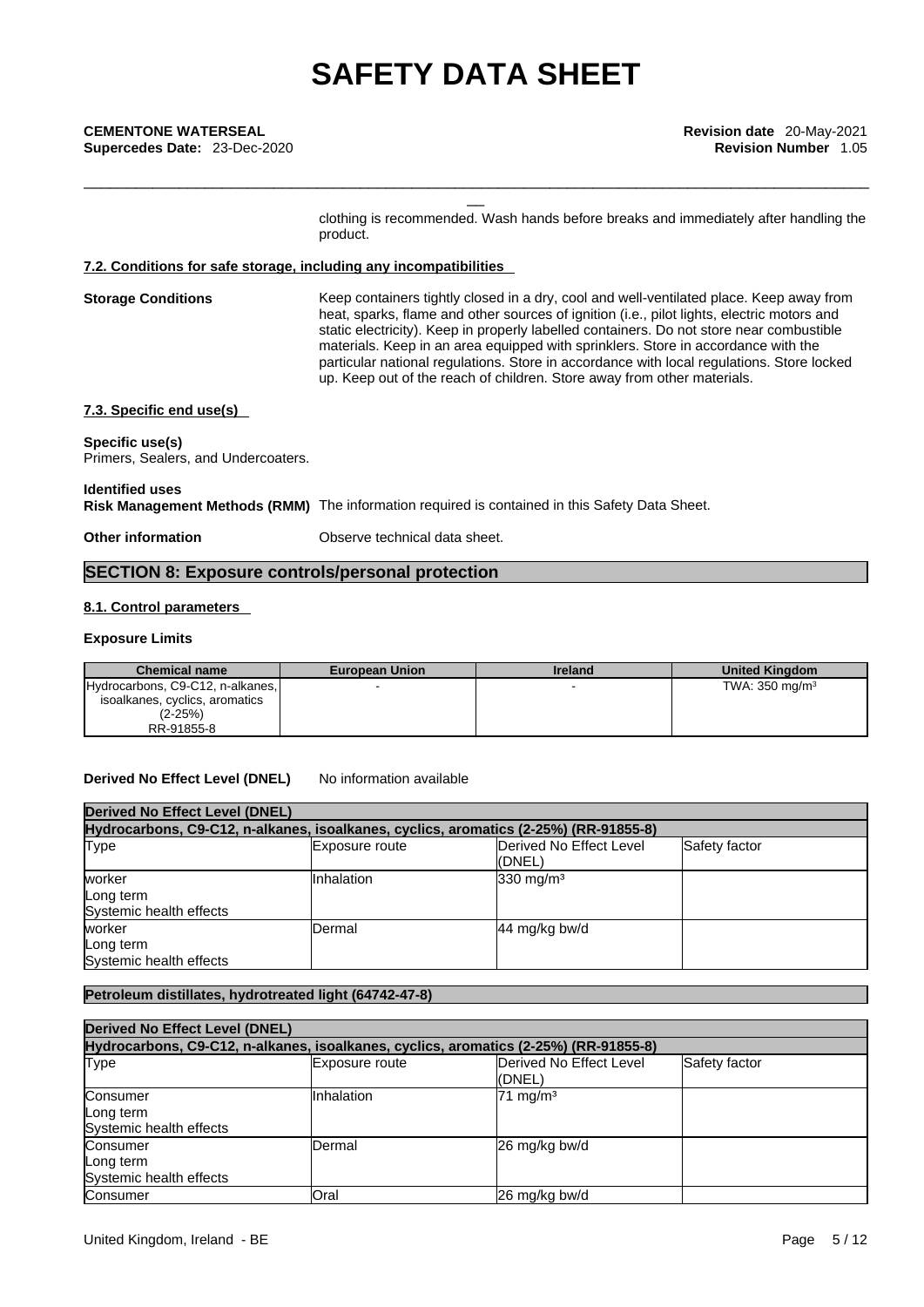|                                      | $\overline{\phantom{a}}$ |  |
|--------------------------------------|--------------------------|--|
| Long term<br>Systemic health effects |                          |  |
|                                      |                          |  |

\_\_\_\_\_\_\_\_\_\_\_\_\_\_\_\_\_\_\_\_\_\_\_\_\_\_\_\_\_\_\_\_\_\_\_\_\_\_\_\_\_\_\_\_\_\_\_\_\_\_\_\_\_\_\_\_\_\_\_\_\_\_\_\_\_\_\_\_\_\_\_\_\_\_\_\_\_\_\_\_\_\_\_\_\_\_\_\_\_\_\_

| Petroleum distillates, hydrotreated light (64742-47-8) |                |                                    |               |  |  |
|--------------------------------------------------------|----------------|------------------------------------|---------------|--|--|
| <b>Type</b>                                            | Exposure route | Derived No Effect Level<br>l(DNEL) | Safety factor |  |  |
| Consumer                                               | Oral           | 19 mg/kg bw/d                      |               |  |  |
| Long term                                              |                |                                    |               |  |  |
| Systemic health effects                                |                |                                    |               |  |  |

### **Predicted No Effect Concentration** No information available. **(PNEC)**

### **8.2. Exposure controls**

| <b>Engineering controls</b>                                                           | Ensure adequate ventilation, especially in confined areas. Vapours/aerosols must be<br>exhausted directly at the point of origin.                                                                                                                                                                                                                                                                                                                                                                                               |
|---------------------------------------------------------------------------------------|---------------------------------------------------------------------------------------------------------------------------------------------------------------------------------------------------------------------------------------------------------------------------------------------------------------------------------------------------------------------------------------------------------------------------------------------------------------------------------------------------------------------------------|
| Personal protective equipment<br><b>Eye/face protection</b><br><b>Hand protection</b> | Tight sealing safety goggles. Eye protection must conform to standard EN 166.<br>Wear protective gloves. Gloves must conform to standard EN 374. Ensure that the<br>breakthrough time of the glove material is not exceeded. Refer to glove supplier for<br>information on breakthrough time for specific gloves. The breakthrough time of the<br>gloves depends on the material and the thickness as well as the temperature. Gloves<br>should be replaced regularly and if there is any sign of damage to the glove material. |
| Skin and body protection                                                              | Gloves made of plastic or rubber. Antistatic footwear. Wear fire/flame resistant/retardant<br>clothing.                                                                                                                                                                                                                                                                                                                                                                                                                         |
| <b>Environmental exposure controls</b>                                                | Local authorities should be advised if significant spillages cannot be contained. Do not<br>allow into any sewer, on the ground or into any body of water. Prevent product from<br>entering drains.                                                                                                                                                                                                                                                                                                                             |

## **SECTION 9: Physical and chemical properties**

#### **9.1. Information on basic physical and chemical properties**

| <b>Physical state</b><br>Appearance<br>Colour<br>Odour<br><b>Odour threshold</b> | Liquid<br>Liquid<br>No information available<br>Characteristic<br>No information available |                  |
|----------------------------------------------------------------------------------|--------------------------------------------------------------------------------------------|------------------|
| <b>Property</b>                                                                  | <b>Values</b>                                                                              | Remarks • Method |
| рH                                                                               | No data available                                                                          |                  |
| pH (as aqueous solution)                                                         | No data available                                                                          |                  |
| Melting point / freezing point                                                   | No data available                                                                          |                  |
| Initial boiling point and boiling                                                | 151 $°C$                                                                                   |                  |
| range                                                                            |                                                                                            |                  |
| <b>Flash point</b>                                                               | 38 °C                                                                                      |                  |
| <b>Evaporation rate</b>                                                          | No data available                                                                          |                  |
| <b>Flammability</b>                                                              | Not applicable for liquids.                                                                |                  |
| <b>Flammability Limit in Air</b>                                                 |                                                                                            |                  |
| Upper flammability or explosive No data available<br>limits                      |                                                                                            |                  |
| Lower flammability or explosive No data available                                |                                                                                            |                  |
| limits                                                                           |                                                                                            |                  |
| Vapour pressure                                                                  | No data available                                                                          |                  |
| <b>Relative vapour density</b>                                                   | No data available                                                                          |                  |
| <b>Relative density</b>                                                          | No data available                                                                          |                  |
| <b>Water solubility</b>                                                          | No data available                                                                          |                  |

#### United Kingdom, Ireland - BE **Page 6 / 12** Page 6 / 12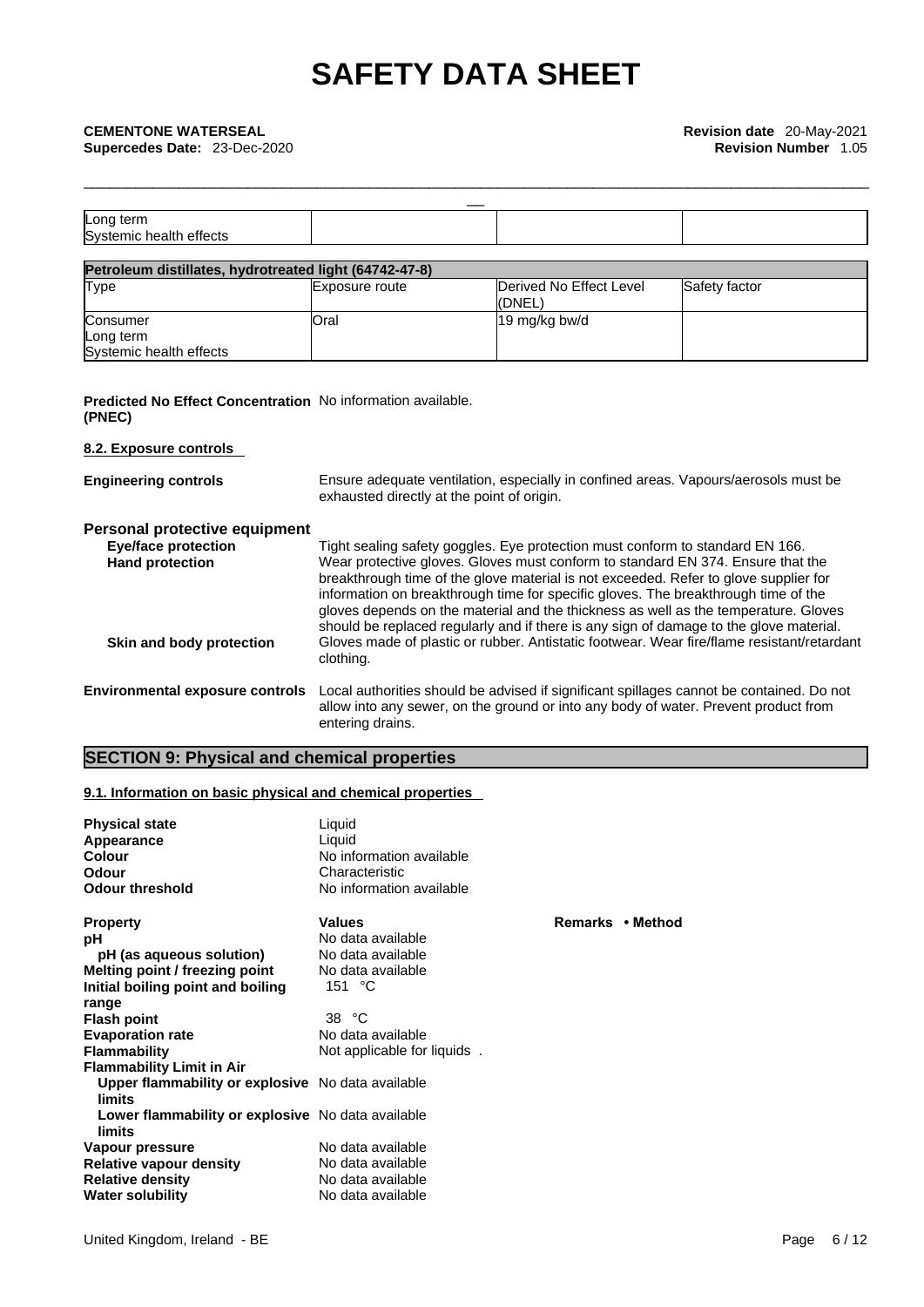\_\_\_\_\_\_\_\_\_\_\_\_\_\_\_\_\_\_\_\_\_\_\_\_\_\_\_\_\_\_\_\_\_\_\_\_\_\_\_\_\_\_\_\_\_\_\_\_\_\_\_\_\_\_\_\_\_\_\_\_\_\_\_\_\_\_\_\_\_\_\_\_\_\_\_\_\_\_\_\_\_\_\_\_\_\_\_\_\_\_\_

**CEMENTONE WATERSEAL Revision date** 20-May-2021<br> **Supercedes Date:** 23-Dec-2020<br> **CEMENTONE WATERSEAL Revision Number** 1.05<br> **CEMENTONE WATERSEAL**<br> **CEMENTONE WATERSEAL Supercedes Date:** 23-Dec-2020 **Revision Number** 1.05

| Solubility(ies)                             | No data available        |  |  |
|---------------------------------------------|--------------------------|--|--|
| <b>Partition coefficient</b>                | No data available        |  |  |
| <b>Autoignition temperature</b>             | No data available        |  |  |
| <b>Decomposition temperature</b>            | No data available        |  |  |
| <b>Kinematic viscosity</b>                  | No data available        |  |  |
| <b>Dynamic viscosity</b>                    | No data available        |  |  |
| <b>Explosive properties</b>                 | No data available        |  |  |
| <b>Oxidising properties</b>                 | No data available        |  |  |
|                                             |                          |  |  |
| 9.2. Other information                      |                          |  |  |
| Solid content (%)                           | No information available |  |  |
| <b>VOC Content (%)</b>                      |                          |  |  |
| <b>Liquid Density</b>                       | No data available        |  |  |
|                                             |                          |  |  |
| <b>SECTION 10: Stability and reactivity</b> |                          |  |  |
|                                             |                          |  |  |

| 10.1. Reactivity                                                 |                                                                                |
|------------------------------------------------------------------|--------------------------------------------------------------------------------|
| <b>Reactivity</b>                                                | No information available.                                                      |
| 10.2. Chemical stability                                         |                                                                                |
| <b>Stability</b>                                                 | Stable under normal conditions.                                                |
| <b>Explosion data</b>                                            |                                                                                |
| Sensitivity to mechanical                                        | None.                                                                          |
| impact<br>Sensitivity to static discharge Yes.                   |                                                                                |
| 10.3. Possibility of hazardous reactions                         |                                                                                |
| Possibility of hazardous reactions None under normal processing. |                                                                                |
| 10.4. Conditions to avoid                                        |                                                                                |
| <b>Conditions to avoid</b>                                       | Heat, flames and sparks.                                                       |
| 10.5. Incompatible materials                                     |                                                                                |
| Incompatible materials                                           | None known based on information supplied.                                      |
| 10.6. Hazardous decomposition products                           |                                                                                |
| <b>Hazardous decomposition</b><br>products                       | None under normal use conditions. Stable under recommended storage conditions. |
| <b>SECTION 11: Toxicological information</b>                     |                                                                                |
| 11.1. Information on toxicological effects                       |                                                                                |

#### **Information on likely routes of exposure**

**Product Information**

**Inhalation** Specific test data for the substance or mixture is not available. Aspiration into lungs can produce severe lung damage. May cause pulmonary edema. Pulmonary edema can be fatal. May cause irritation of respiratory tract. May cause drowsiness or dizziness.

**Eye contact** Specific test data for the substance or mixture is not available. May cause irritation.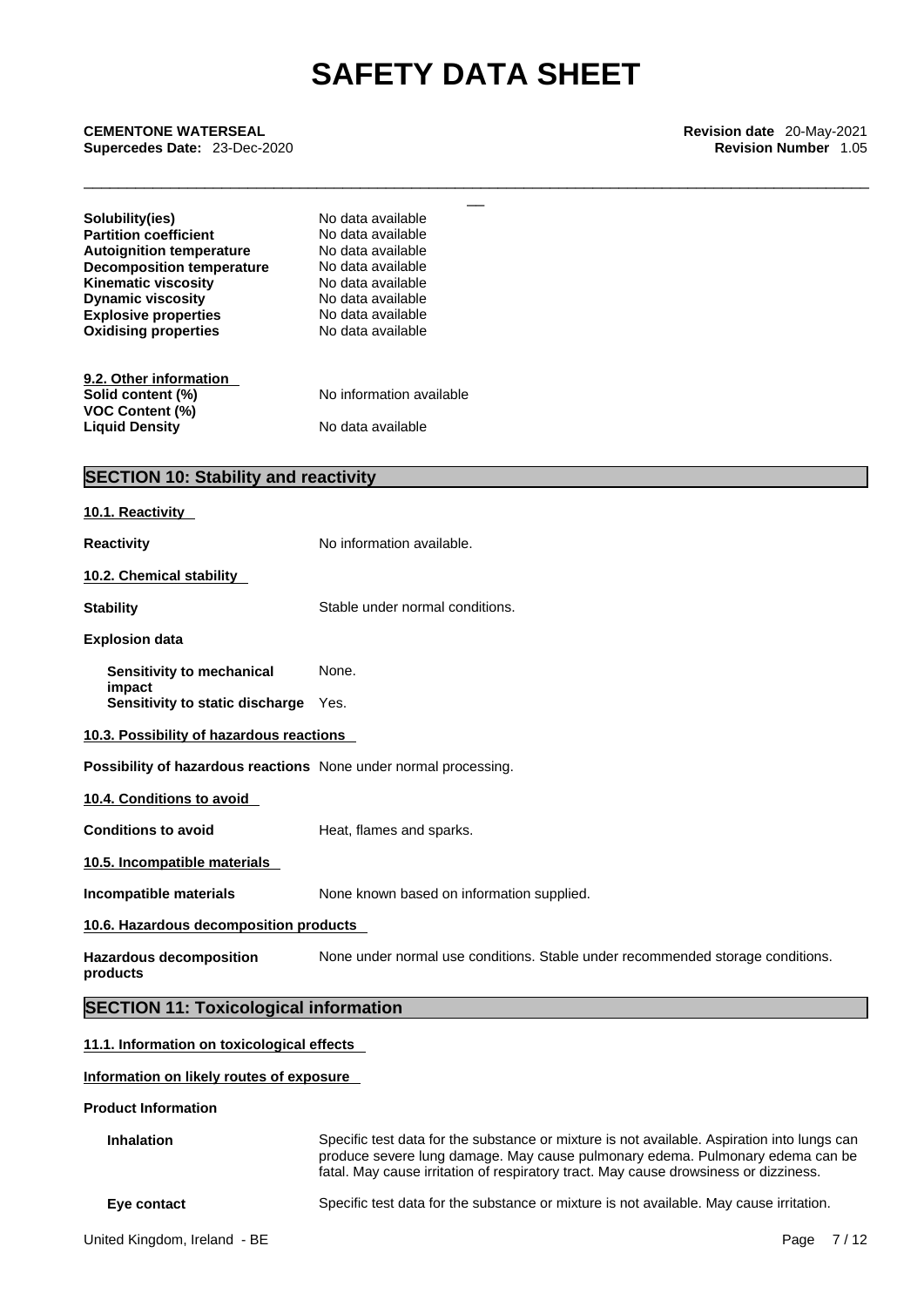**CEMENTONE WATERSEAL**<br> **Supercedes Date:** 23-Dec-2020 **Revision Number 1.05**<br> **Revision Number 1.05** 

| <b>CEMENTONE WATERSEAL</b><br>Supercedes Date: 23-Dec-2020 | <b>Revision date</b> 20-May-2021<br><b>Revision Number 1.05</b>                                                                                                                                                                                        |
|------------------------------------------------------------|--------------------------------------------------------------------------------------------------------------------------------------------------------------------------------------------------------------------------------------------------------|
|                                                            |                                                                                                                                                                                                                                                        |
|                                                            |                                                                                                                                                                                                                                                        |
| <b>Skin contact</b>                                        | Repeated exposure may cause skin dryness or cracking.                                                                                                                                                                                                  |
| Ingestion                                                  | Specific test data for the substance or mixture is not available. Potential for aspiration if<br>swallowed. May cause lung damage if swallowed. Aspiration may cause pulmonary<br>edema and pneumonitis. May be fatal if swallowed and enters airways. |
|                                                            | Symptoms related to the physical, chemical and toxicological characteristics                                                                                                                                                                           |
| <b>Symptoms</b>                                            | Difficulty in breathing. Coughing and/ or wheezing. Dizziness. Inhalation of high vapour<br>concentrations may cause symptoms like headache, dizziness, tiredness, nausea and<br>vomiting.                                                             |
|                                                            |                                                                                                                                                                                                                                                        |

#### **Numerical measures of toxicity**

#### **Acute toxicity The following values are calculated based on chapter 3.1 of the GHS document**

#### **Component Information**

| Chemical name                                                                               | Oral LD50                                | Dermal LD50                              | Inhalation LC50                    |
|---------------------------------------------------------------------------------------------|------------------------------------------|------------------------------------------|------------------------------------|
| Hydrocarbons, C9-C12,<br>n-alkanes, isoalkanes, cyclics,<br>aromatics (2-25%)<br>RR-91855-8 | LD50 $>15000$ mg/Kg (Rattus)<br>OECD 401 | $LD50 > 3400$ mg/kg (Rattus)<br>OECD 402 | LC50 (4hrs) >13.1 mg/l<br>(Rattus) |
| Petroleum distillates.<br>hydrotreated light<br>64742-47-8                                  | >5000 mg/kg (Rattus)                     | > 2000 mg/kg (Oryctolagus<br>cuniculus)  | $>5.2$ mg/L (Rattus) 4 h           |

#### **Delayed and immediate effects as well as chronic effects from short and long-term exposure**

| <b>Skin corrosion/irritation</b>         | Based on available data, the classification criteria are not met.                                   |
|------------------------------------------|-----------------------------------------------------------------------------------------------------|
|                                          | Serious eye damage/eye irritation Based on available data, the classification criteria are not met. |
| <b>Respiratory or skin sensitisation</b> | Based on available data, the classification criteria are not met.                                   |
| Germ cell mutagenicity                   | Based on available data, the classification criteria are not met.                                   |
| Carcinogenicity                          | Based on available data, the classification criteria are not met.                                   |
| <b>Reproductive toxicity</b>             | Based on available data, the classification criteria are not met.                                   |
| <b>STOT - single exposure</b>            | May cause drowsiness or dizziness.                                                                  |
| <b>STOT - repeated exposure</b>          | Causes damage to organs through prolonged or repeated exposure.                                     |
| <b>Aspiration hazard</b>                 | May be fatal if swallowed and enters airways.                                                       |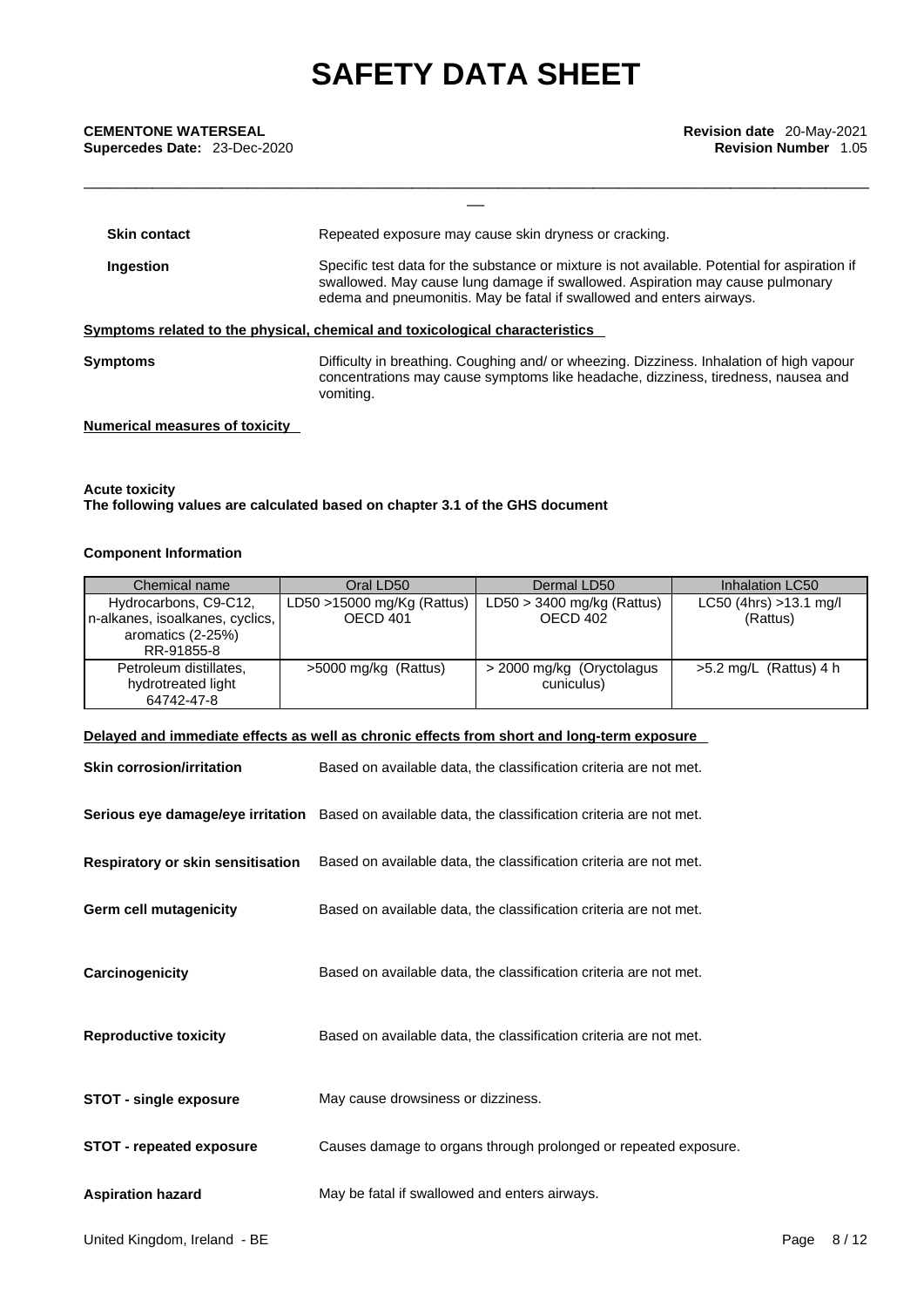\_\_\_\_\_\_\_\_\_\_\_\_\_\_\_\_\_\_\_\_\_\_\_\_\_\_\_\_\_\_\_\_\_\_\_\_\_\_\_\_\_\_\_\_\_\_\_\_\_\_\_\_\_\_\_\_\_\_\_\_\_\_\_\_\_\_\_\_\_\_\_\_\_\_\_\_\_\_\_\_\_\_\_\_\_\_\_\_\_\_\_

#### **11.2. Information on other hazards**

#### **11.2.1. Endocrine disrupting properties**

**Endocrine disrupting properties** No information available.

#### **11.2.2. Other information**

**Other adverse effects** No information available.

### **SECTION 12: Ecological information**

#### **12.1. Toxicity**

**Ecotoxicity Toxic to aquatic life with long lasting effects.** 

| Chemical name                                                                                    | Algae/aquatic<br>plants                                                           | <b>Fish</b>                                                                                                                                                  | Toxicity to<br>microorganisms | Crustacea                                                         | M-Factor | M-Factor<br>(long-term) |
|--------------------------------------------------------------------------------------------------|-----------------------------------------------------------------------------------|--------------------------------------------------------------------------------------------------------------------------------------------------------------|-------------------------------|-------------------------------------------------------------------|----------|-------------------------|
| Hydrocarbons, C9-C12,<br>n-alkanes, isoalkanes,<br>cyclics, aromatics<br>$(2-25%)$<br>RR-91855-8 | $EL50 (72h) =$<br>4.1 mg/l $($<br>Pseudokirchner<br>ella subcapitata)<br>OECD 401 | 10-30 mg/l                                                                                                                                                   |                               | $10-30$ mg/l<br>(daphnia<br>magna)                                |          |                         |
| Petroleum distillates,<br>hydrotreated light<br>64742-47-8                                       |                                                                                   | $LC50: =2.2mg/L$<br>(96h, Lepomis<br>macrochirus)<br>$LC50: =2.4$ mg/L<br>(96h,<br>Oncorhynchus<br>mykiss) LC50:<br>=45mg/L (96h,<br>Pimephales<br>promelas) |                               | LC50:<br>$=4720$ mg/L<br>(96h,<br>Den-dronereide<br>s heteropoda) |          |                         |

#### **12.2. Persistence and degradability**

**Persistence and degradability** No information available.

#### **12.3. Bioaccumulative potential**

**Bioaccumulation** No information available.

| Chemical name                             | <b>Partition coefficient</b> | Bioconcentration factor (BCF) |
|-------------------------------------------|------------------------------|-------------------------------|
| Petroleum distillates, hydrotreated light |                              | 159                           |
| 64742-47-8                                |                              |                               |

#### **12.4. Mobility in soil**

**Mobility in soil** No information available.

#### **12.5. Results of PBT and vPvB assessment**

**PBT and vPvB assessment** The product does not contain any substance(s) classified as PBT or vPvB.

| Chemical name                                                   | PBT and vPvB assessment         |
|-----------------------------------------------------------------|---------------------------------|
| Hydrocarbons, C9-C12, n-alkanes, isoalkanes, cyclics, aromatics | The substance is not PBT / vPvB |
| (2-25%)                                                         |                                 |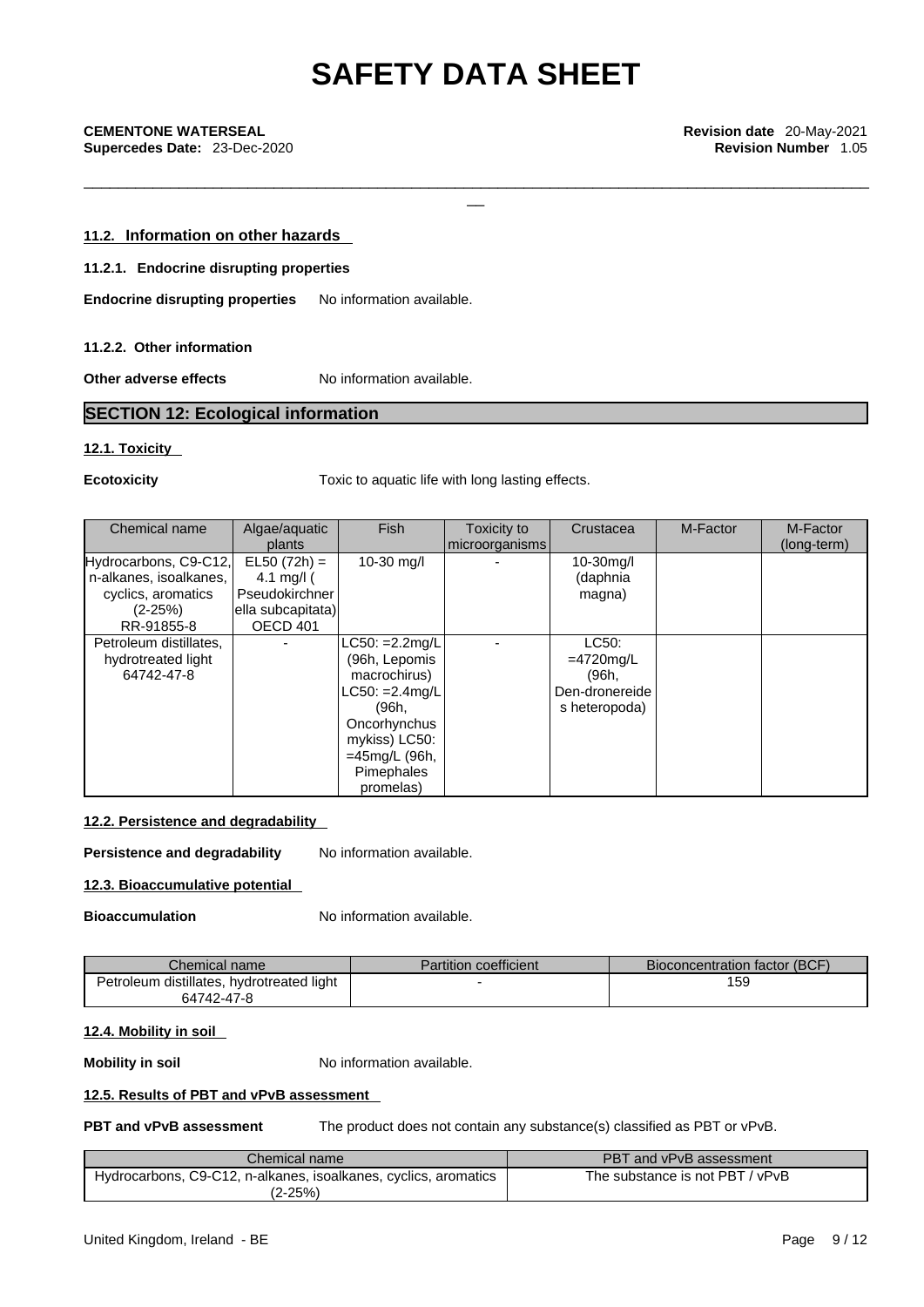| $$ -91855 $^{\circ}$<br>RR                                                       |                                                       |
|----------------------------------------------------------------------------------|-------------------------------------------------------|
| .<br>distillates<br>Peti<br>hydrotreated light<br>$\sim$<br>יםור<br>$\sim$<br>RΔ | not PBT د<br><b>vPvB</b><br>bstance is<br>' he<br>SUI |
|                                                                                  |                                                       |

\_\_\_\_\_\_\_\_\_\_\_\_\_\_\_\_\_\_\_\_\_\_\_\_\_\_\_\_\_\_\_\_\_\_\_\_\_\_\_\_\_\_\_\_\_\_\_\_\_\_\_\_\_\_\_\_\_\_\_\_\_\_\_\_\_\_\_\_\_\_\_\_\_\_\_\_\_\_\_\_\_\_\_\_\_\_\_\_\_\_\_

#### **12.6. Other adverse effects**

**Other adverse effects** No information available.

## **SECTION 13: Disposal considerations**

#### **13.1. Waste treatment methods**

| Waste from residues/unused<br>products | Should not be released into the environment. Dispose of in accordance with local<br>regulations. Dispose of waste in accordance with environmental legislation. |
|----------------------------------------|-----------------------------------------------------------------------------------------------------------------------------------------------------------------|
| <b>Contaminated packaging</b>          | Empty containers pose a potential fire and explosion hazard. Do not cut, puncture or<br>weld containers.                                                        |
| <b>Other information</b>               | Waste codes should be assigned by the user based on the application for which the<br>product was used.                                                          |

## **SECTION 14: Transport information**

### **Land transport (ADR/RID)**

| 14.1 UN number or ID number        | <b>UN1263</b>                                                                             |
|------------------------------------|-------------------------------------------------------------------------------------------|
| 14.2 Proper Shipping Name          | Paint related material                                                                    |
| 14.3 Transport hazard class(es)    | 3                                                                                         |
| Labels                             | 3                                                                                         |
| 14.4 Packing group                 | Ш                                                                                         |
| <b>Description</b>                 | UN1263, Paint related material, 3, III, (D/E), Environmentally Hazardous                  |
| 14.5 Environmental hazards         | Yes                                                                                       |
| <b>14.6 Special Provisions</b>     | 163, 650, 367                                                                             |
| <b>Classification code</b>         | F <sub>1</sub>                                                                            |
| <b>Tunnel restriction code</b>     | (D/E)                                                                                     |
| <b>Limited Quantity (LQ)</b>       | 5 L                                                                                       |
| <b>ADR Hazard Id (Kemmler</b>      | 30                                                                                        |
| Number)                            |                                                                                           |
|                                    |                                                                                           |
| <b>IMDG</b>                        |                                                                                           |
| 14.1 UN number or ID number        | UN1263                                                                                    |
| 14.2 Proper Shipping Name          | Paint related material (Hydrocarbons, C9-C12, n-alkanes, isoalkanes, cyclics, aromatics   |
|                                    | $(2-25%)$                                                                                 |
| 14.3 Transport hazard class(es)    | 3                                                                                         |
| 14.4 Packing group                 | Ш                                                                                         |
| <b>Description</b>                 | UN1263, Paint related material (Hydrocarbons, C9-C12, n-alkanes, isoalkanes, cyclics,     |
|                                    | aromatics (2-25%)), 3, III, (38°C c.c.), Marine Pollutant                                 |
| 14.5 Marine pollutant              | P                                                                                         |
| <b>14.6 Special Provisions</b>     | 163, 223, 367, 955                                                                        |
| <b>Limited Quantity (LQ)</b>       | 5 L                                                                                       |
| EmS-No                             | F-E, S-E                                                                                  |
|                                    | Not applicable<br>14.7 Transport in bulk according to Annex II of MARPOL and the IBC Code |
|                                    |                                                                                           |
|                                    |                                                                                           |
| Air transport (ICAO-TI / IATA-DGR) |                                                                                           |
| 14.1 UN number or ID number        | UN1263                                                                                    |
| 14.2 Proper Shipping Name          | Paint related material                                                                    |
| 14.3 Transport hazard class(es)    | 3                                                                                         |

**14.3 Transport hazard class(es)** 3 **14.4 Packing group** III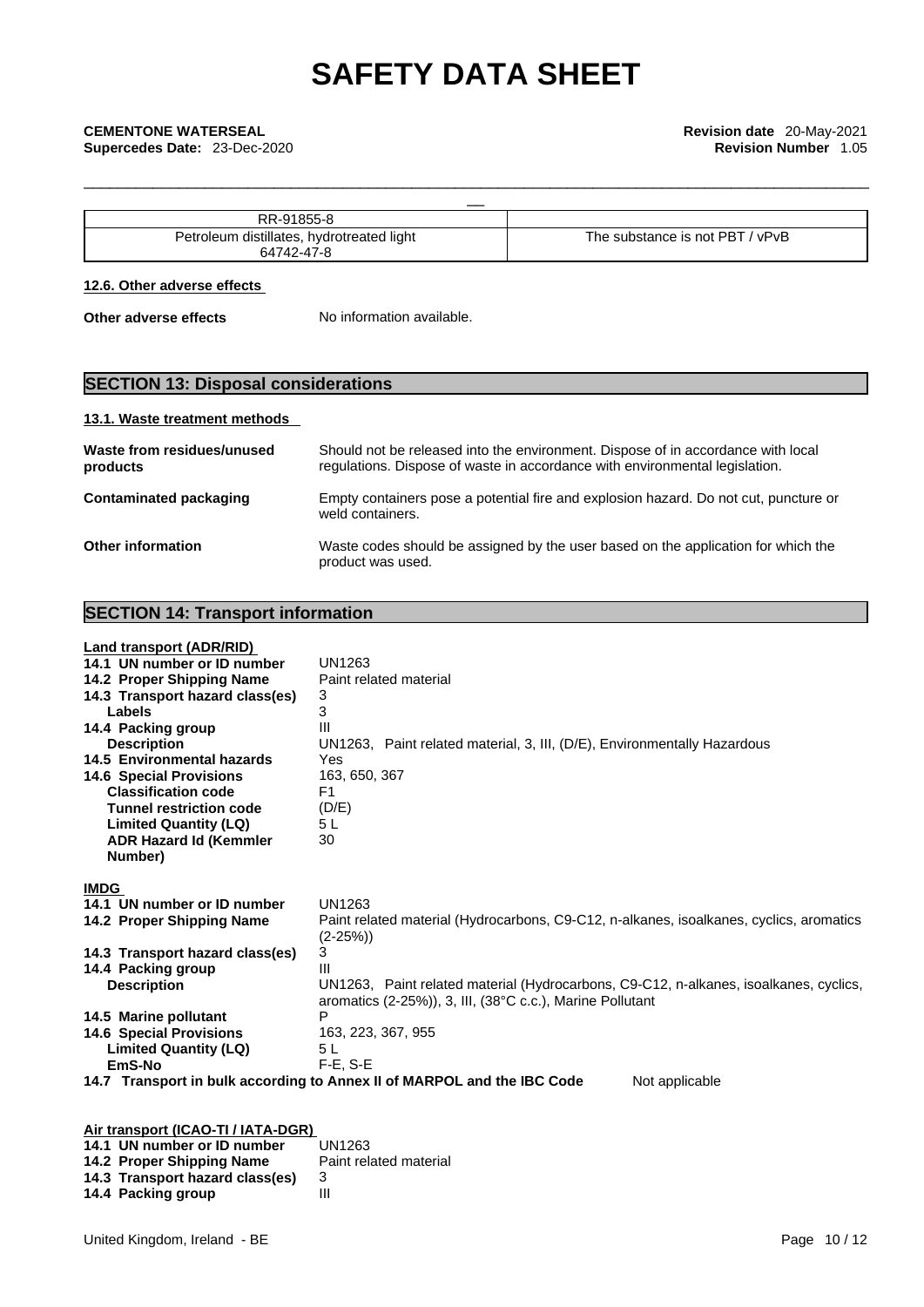\_\_\_\_\_\_\_\_\_\_\_\_\_\_\_\_\_\_\_\_\_\_\_\_\_\_\_\_\_\_\_\_\_\_\_\_\_\_\_\_\_\_\_\_\_\_\_\_\_\_\_\_\_\_\_\_\_\_\_\_\_\_\_\_\_\_\_\_\_\_\_\_\_\_\_\_\_\_\_\_\_\_\_\_\_\_\_\_\_\_\_

**CEMENTONE WATERSEAL Revision date** 20-May-2021<br> **Supercedes Date:** 23-Dec-2020<br> **CEMENTONE WATERSEAL Revision Number** 1.05<br> **CEMENTONE WATERSEAL**<br> **CEMENTONE WATERSEAL Supercedes Date:** 23-Dec-2020 **Revision Number** 1.05

**Description** UN1263, Paint related material, 3, III **14.5 Environmental hazards** Yes **14.6 Special Provisions** A3, A72, A192<br>**Limited Quantity (LQ)** 10 L **Limited Quantity (LQ) ERG Code** 3L

### **Section 15: REGULATORY INFORMATION**

#### **15.1. Safety, health and environmental regulations/legislation specific for the substance or mixture**

#### **European Union**

Take note of Directive 98/24/EC on the protection of the health and safety of workers from the risks related to chemical agents at work

Check whether measures in accordance with Directive 94/33/EC for the protection of young people at work must be taken.

Take note of Directive 92/85/EC on the protection of pregnant and breastfeeding women at work

#### **Registration, Evaluation, Authorization, and Restriction of Chemicals (REACh) Regulation (EC 1907/2006)**

#### **SVHC: Substances of Very High Concern for Authorisation:**

This product does not contain candidate substances of very high concern at a concentration >=0.1% (Regulation (EC) No. 1907/2006 (REACH), Article 59)

#### **EU-REACH (1907/2006) - Annex XVII - Substances subject to Restriction**

This product does not contain substances subject to restriction (Regulation (EC) No. 1907/2006 (REACH), Annex XVII).

#### **Substance subject to authorisation per REACH Annex XIV**

This product does not contain substances subject to authorisation (Regulation (EC) No. 1907/2006 (REACH), Annex XIV)

#### **Dangerous substance category per Seveso Directive (2012/18/EU)**

P5a - FLAMMABLE LIQUIDS P5b - FLAMMABLE LIQUIDS P5c - FLAMMABLE LIQUIDS E2 - Hazardous to the Aquatic Environment in Category Chronic 2

**Ozone-depleting substances (ODS) regulation (EC) 1005/2009** Not applicable

#### **Persistent Organic Pollutants**

Not applicable

#### **National regulations**

#### **15.2. Chemical safety assessment**

Chemical Safety Assessments have been carried out by the Reach registrants for substances registered at >10 tpa. No Chemical Safety Assessment has been carried out for this mixture

### **SECTION 16: Other information**